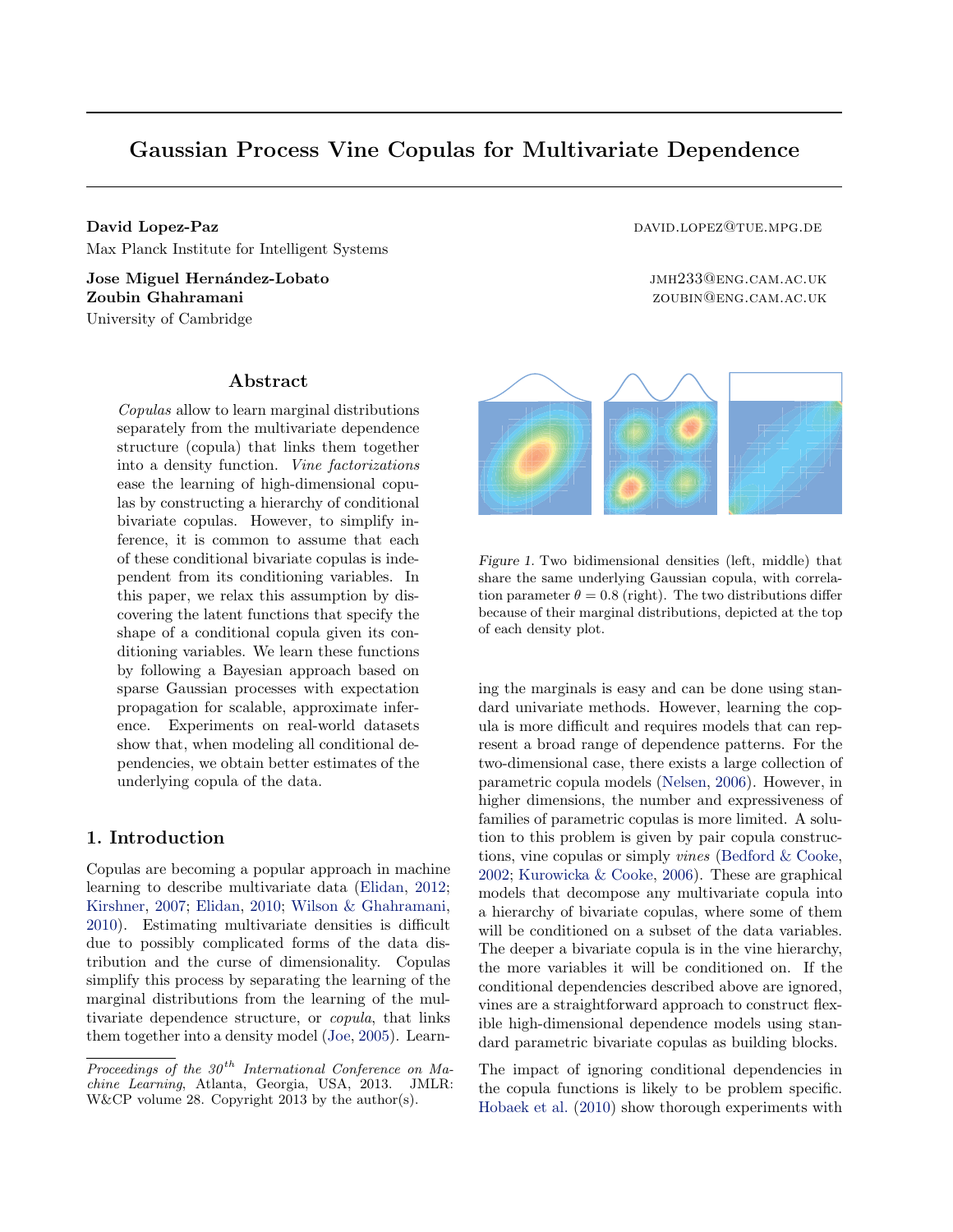synthetic data that, in specific cases, ignoring conditional dependencies can lead to reasonably accurate approximations of the true copula. By contrast, Acar, Genest and Neslehova [\(2012\)](#page-8-0) indicate that this simplifying assumption can be in other cases misleading, and develop a method to condition parametric bivariate copulas on a single scalar variable. In this paper, we extend the work of [Acar et al.](#page-8-0) [\(2012\)](#page-8-0) and propose a general technique to construct arbitrary vine models with full conditional parametric bivariate copulas. Our results on several real-world datasets show that it is often important to take into account conditional dependencies when constructing a vine model.

The proposed method is based on the fact that most parametric bivariate copulas can be specified in terms of Kendall's rank correlation parameter  $\tau \in [-1, 1]$ [\(Joe,](#page-8-0) [1997\)](#page-8-0). The dependence of the copula on a vector of conditioning variables  $\mathbf{u} = (u_1, \dots, u_d)^\mathrm{T}$  is then captured by specifying the relationship  $\tau = \sigma(f(\mathbf{u}))$ , where  $f : \mathbb{R}^d \to \mathbb{R}$  is a non-linear function and  $\sigma : \mathbb{R} \to [-1, 1]$  is a scaling operation. We follow a Bayesian approach to learn  $f$  from available data. In particular, we place a Gaussian process (GP) prior on f and use expectation propagation for approximate inference [\(Rasmussen & Williams,](#page-8-0) [2006;](#page-8-0) [Minka,](#page-8-0) [2001\)](#page-8-0). To make our method scalable, we use sparse GPs based on the generalized FITC approximation [\(Snelson &](#page-8-0) [Ghahramani,](#page-8-0) [2006;](#page-8-0) [Naish-Guzman & Holden,](#page-8-0) [2007\)](#page-8-0).

### 2. Copulas and Vines

When the components of a  $d$ -dimensional random vector  $\mathbf{x} = (x_1, \dots, x_d)$ <sup>T</sup> are independent, their density function  $p(\mathbf{x})$  can be factorized as

$$
p(\mathbf{x}) = \prod_{i=1}^{d} p(x_i).
$$
 (1)

The previous equality does not hold when  $x_1, \ldots, x_d$ are not independent. Nevertheless, the differences can be corrected by multiplying the right hand side of (1) by a specific function that fully describes any possible form of dependence between the random variables  $x_1, \ldots, x_d$ . This function is called the *copula* of  $p(\mathbf{x})$ [\(Nelsen,](#page-8-0) [2006\)](#page-8-0), and satisfies:

$$
p(\mathbf{x}) = \left[\prod_{i=1}^{d} p(x_i)\right] \underbrace{c(P(x_1), ..., P(x_d))}_{\text{copula}},\tag{2}
$$

where  $P(x_i)$  is the marginal cumulative distribution function (cdf) of the random variable  $x_i$ . The copula c is the joint multivariate density of  $P(x_1), \ldots, P(x_d)$ and it has uniform marginal distributions, since

 $P(x) \sim U[0, 1]$  for any random variable x [\(Casella &](#page-8-0) [Berger,](#page-8-0) [2001\)](#page-8-0). This non-linear transformation from  $x$ to  $P(x)$  is known as the Probability Integral Transform (PIT). The copula is the density of x after eliminating all the marginal information by applying the PIT to each individual component of  $x$ . Therefore,  $c$  describes any dependence patterns which do not depend on the marginal distributions. If every  $P(x_i)$  is continuous, then c is unique for any  $p(x)$  [\(Sklar,](#page-8-0) [1959\)](#page-8-0). However, infinitely many multivariate distributions share the same underlying copula (Figure [1\)](#page-0-0).

The main advantage of copulas is that they separate the learning of univariate marginal distributions from the learning of the multivariate dependence structure that describes how they are coupled [\(Joe,](#page-8-0) [2005\)](#page-8-0). Learning the marginals is easy and can be done using standard univariate methods. However, learning the copula is more difficult and requires models that can represent a broad range of dependence patterns. For the two-dimensional case, a large collection of parametric copula models is available [\(Nelsen,](#page-8-0) [2006\)](#page-8-0). Some examples are the Gaussian, Student, Clayton, Independent, Gumbel or Frank copulas. Each of these families describes a different dependence structure between two random variables. An intuitive example is the copula that describes independence, that is, the independent copula: it has density constant and equal to one, as one can infer from equations (1) and (2). The Appendix contains more on the bivariate Gaussian Copula, which is used extensively used throughout this paper.

Although there exist many parametric models for twodimensional copulas, for more than two dimensions the number and expressiveness of families of parametric copulas is more limited. A solution to this problem is given by pair copula constructions, vine copulas or simply vines [\(Joe,](#page-8-0) [1996;](#page-8-0) [Bedford & Cooke,](#page-8-0) [2002;](#page-8-0) [Kurowicka & Cooke,](#page-8-0) [2006\)](#page-8-0).

#### 2.1. Regular Vines

Vine copulas are hierarchical graphical models that factorize a d-dimensional copula density into a product of  $d(d-1)/2$  bivariate conditional copula densities. They offer great modeling flexibility, since each of the bivariate copulas in the factorization can belong to a different parametric family. Several types of vines have been proposed in the literature. Some examples are canonical vines (C-Vines), drawable vines (D-vines) or regular vines (R-Vines). In this paper we focus on regular vines, since they are a generalization of all the other types [\(Dissmann et al.,](#page-8-0) [2012\)](#page-8-0).

An R-vine  $V$  specifies a factorization of a copula den-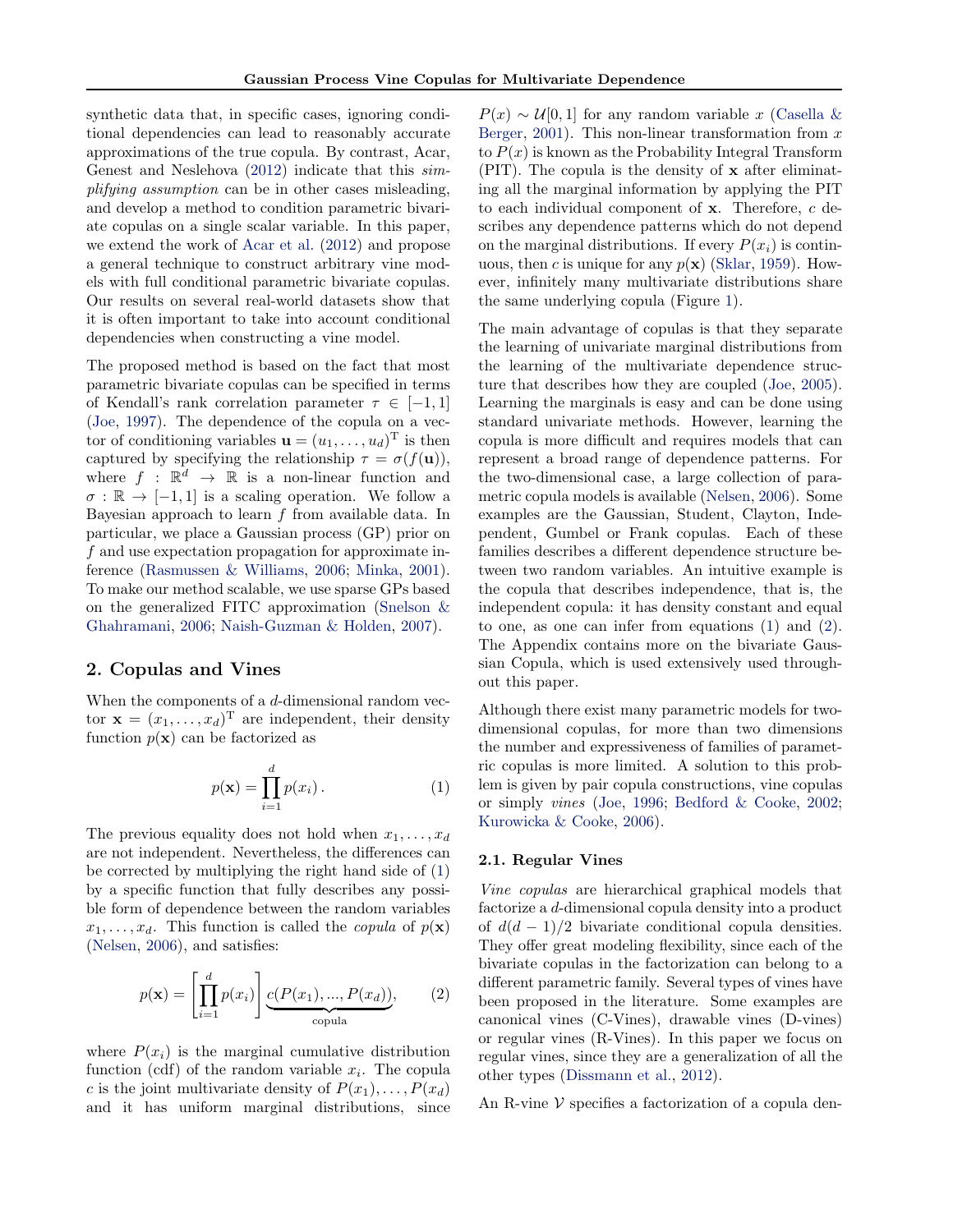<span id="page-2-0"></span>sity  $c(u_1, \ldots, u_d)$  into a product of bivariate conditional copulas. Such R-vine is constructed by forming a nested set of  $d-1$  undirected trees, in which each of their edges corresponds to a conditional bivariate copula density. A particular nested set of trees identifies a particular valid factorization of  $c(u_1, \ldots, u_d)$ . These trees can be sequentially constructed as follows:

- 1. Let  $T_1, \ldots, T_{d-1}$  be the trees in a R-Vine  $\mathcal{V}$ , each of them with set of nodes  $V_i$  and set of edges  $E_i$ .
- 2. Every edge  $e \in E_i$  has associated three sets of variable indexes  $C(e), D(e), N(e) \subset \{1, ..., d\}$ called the conditioned, conditioning and constraint sets of e, respectively.
- 3. The first tree in the hierarchy has set of nodes  $V_1 = \{1, \ldots, d\}$  and set of edges  $E_1$ , which is obtained by inferring a spanning tree from a complete graph  $G_1$  over  $V_1$ .
- 4. For any edge  $e \in E_1$  joining nodes  $j, k \in V_1$ ,  $C(e) = N(e) = \{j, k\}$  and  $D(e) = \{\emptyset\}.$
- 5. The *i*-th tree has node set  $V_i = E_{i-1}$  and edge set  $E_i$ , for  $i = 2, \ldots d - 1$ .  $E_i$  is obtained by inferring a spanning tree from a graph  $G_i$ ; this graph has set of nodes  $V_i$  and edges  $e = (e_1, e_2) \in E_i$ , such that  $e_1, e_2 \in E_{i-1}$  share a common node in  $V_{i-1}$ .
- 6. Edges  $e = (e_1, e_2) \in E_i$  have conditioned, conditioning and constraint sets given by  $C(e)$  =  $N(e_1)\Delta N(e_2), D(e) = N(e_1) \cap N(e_1)$  and  $N(e) =$  $N(e_1) \cup N(e_2)$ , where  $A \Delta B = (A \setminus B) \cup (B \setminus A)$ .

Each of the edges in the trees  $T_1, \ldots, T_{d-1}$  forming the vine  $V$  is a different factor in the factorization of  $c(u_1, \ldots, u_d)$ , i.e. a different conditional bivariate copula density. Since there are a total of  $d(d-1)/2$  edges, V factorizes  $c(u_1, \ldots, u_d)$  as the product of  $d(d-1)/2$ factors. We now show how to obtain the form of each of these factors. For any edge  $e(j, k) \in T_i$  with conditioned set  $C(e) = \{j, k\}$  and conditioning set  $D(e)$  we define  $c_{ik|D(e)}$  to be the bivariate copula density for  $u_i$  and  $u_k$  given the value of the conditioning variables  ${u_i : i \in D(e)}$ , that is,

$$
c_{jk|D(e)} := c(P_{j|D(e)}, P_{k|D(e)}|u_i : i \in D(e)),
$$
 (3)

where  $P_{j|D(e)} := P(u_j|u_i : i \in D(e))$  is the conditional cdf of  $u_j$  given the value of the conditioning variables  ${u_i : i \in D(e)}$ . Then, the vine V formed by the hierarchy of trees  $T_1, \ldots, T_{d-1}$  specifies the following factorization for the copula density:

$$
c(u_1, \dots, u_d) = \prod_{i=1}^{d-1} \prod_{e(j,k) \in E_i} c_{jk|D(e)}, \qquad (4)
$$



Figure 2. Example of the hierarchical construction of an R-vine factorization of a copula density of four variables  $c(u_1, u_2, u_3, u_4)$ . The edges selected to form each tree are highlighted in bold. Conditioned and conditioning sets for each node and edge are shown as  $C(e)|D(e)$ .

as shown by [Kurowicka & Cooke](#page-8-0) [\(2006\)](#page-8-0).

Figure 2 exemplifies how to construct a regular vine that factorizes the copula density  $c(u_1, u_2, u_3, u_4)$  into the product of 6 bivariate conditional copula densities. The first tree  $T_1$  has node set  $V_1 = \{1, 2, 3, 4\}$ . The edge set  $E_1$  is obtained by selecting a spanning tree over  $G_1$ , the complete graph for the nodes in  $V_1$ . Our choice for  $E_1$  is highlighted in bold in the left-most plot in Figure 2. Edges in  $E_1 = \{e_1, e_2, e_3\}$  have conditioned and constraint sets  $C(e_1) = N(e_1) = \{1,3\},\$  $C(e_2) = N(e_2) = \{2,3\}, C(e_3) = N(e_3) = \{3,4\}$  and conditioning sets  $D(e_1) = D(e_2) = D(e_3) = {\emptyset}.$  The second tree in the hierarchy has node set  $V_2 = E_1$ . In this case, we select a spanning tree over  $G_2$ , a graph with node set  $V_2$  and edge set formed by pairs of edges  $e_i, e_j \in E_1$  sharing some common node  $v_k \in V_1$ . We select  $E_2 = \{e_4, e_5\}$  with conditioned sets  $C(e_4)$  $N(e_1)\Delta N(e_2) = \{1,2\}$  and  $C(e_5) = N(e_2)\Delta N(e_3) =$  $\{1, 4\}$ , conditioning sets  $D(e_4) = N(e_1) \cap N(e_2) = \{3\}$ and  $D(e_5) = N(e_2) \cap N(e_3) = \{3\}$ , and constraint sets  $D(e_4) = N(e_1) \cup N(e_2) = \{1, 2, 3\}$  and  $D(e_5) =$  $N(e_1) \cap N(e_3) = \{1, 3, 4\}.$  Finally, we build a third graph  $G_3$  with node set  $V_3 = E_2$  and only one edge  $e_6$ . This last edge is the only possible spanning tree and has node set  $V_3$  and edge set  $E_3 = \{e_6\}$ . The edge  $e_6$ has conditioned set  $C(e_6) = N(e_4)\Delta N(e_5) = \{2, 4\},\$ conditioning set  $D(e_6) = N(e_4) \cap N(e_5) = \{1,3\}$  and constraint set  $N(e_6) = N(e_4) \cup N(e_5) = \{1, 2, 3, 4\}.$ The resulting factorization of  $c(u_1, u_2, u_3, u_4)$  given by the tree hierarchy is shown at the bottom of Figure 2.

There exist many factorizations of a copula density  $c(u_1, \ldots, u_d)$  in terms of bivariate copulas. Each fac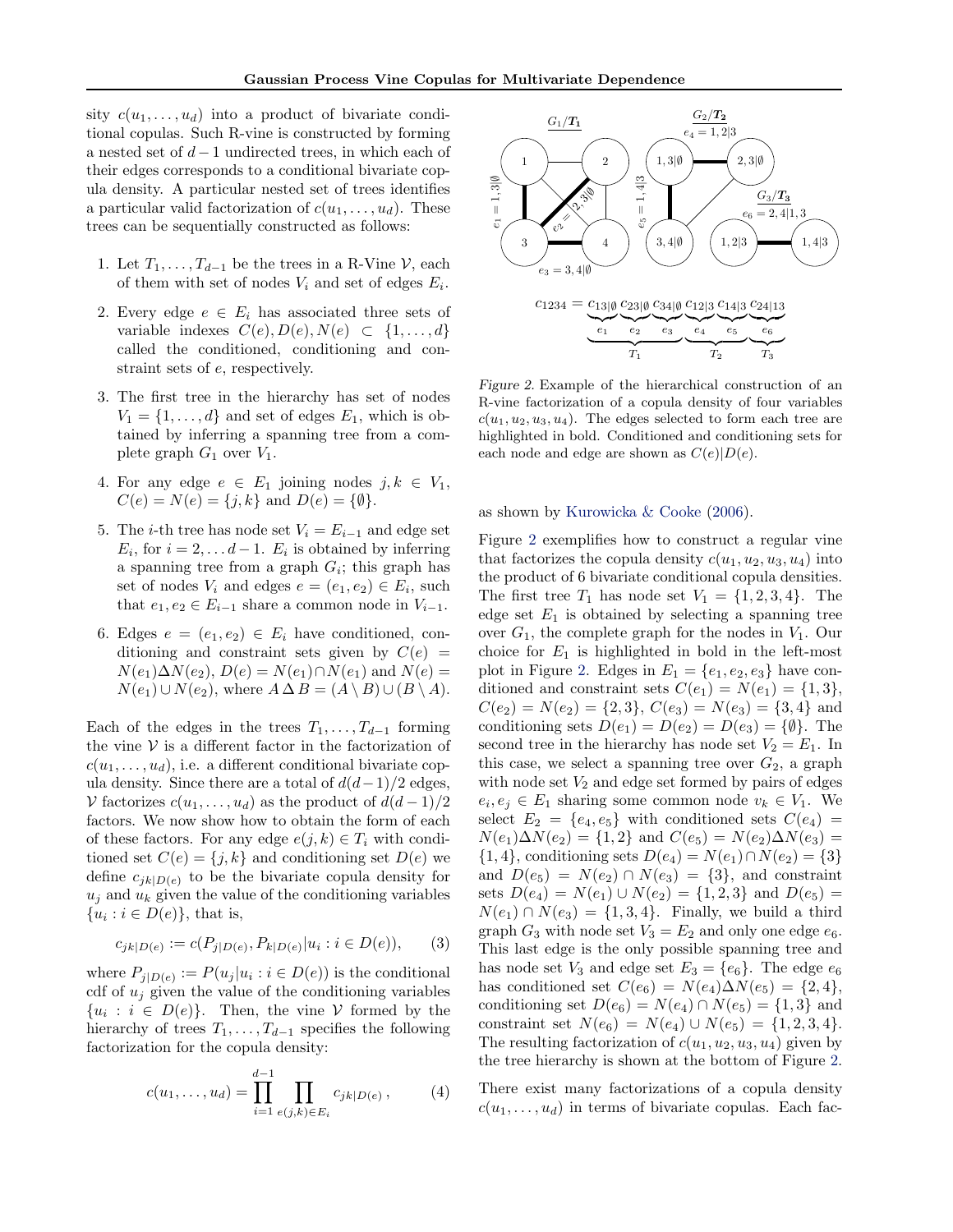<span id="page-3-0"></span>torization is determined by the specific choices of the spanning trees  $T_1, \ldots, T_d$  in the algorithm described above. In practice, the trees are selected by assigning a weight to each edge  $e(j, k)$  (copula  $c_{jk|D(e)}$ ) in the graphs  $G_1, \ldots, G_{d-1}$  and then selecting the maximum spanning tree at each iteration. A common practice is to directly relate the weight of the edge  $e(j, k)$  to the amount of dependence described by the corresponding copula  $c_{jk|D(e)}$ . This amount of dependence can be measured as the absolute value of the empirical Kendall's  $\tau$  correlation coefficient between the samples of  $u_{j|D(e)}$  and  $u_{k|D(e)}$ . The maximum spanning tree can then be selected efficiently using Prim's algorithm [\(Prim,](#page-8-0) [1957;](#page-8-0) [Dissmann et al.,](#page-8-0) [2012\)](#page-8-0).

On the first tree of a vine, only pairwise dependencies are described, and the corresponding copulas are not conditioned. The following trees describe dependencies between 3, 4, ... and  $d-1$  variables by means of increasingly deeper conditioning, until completing a full description of the joint d−dimensional copula density. Since the cost of constructing the full tree hierarchy is quadratic in  $d$ , one may choose to prune the vine and construct only the first  $d' < (d-1)$  trees, ignoring the remaining copula densities in the factorization. Since the independent copula has pdf constant and equal to one, this pruning assumes independence in the higher order interactions captured by the ignored copulas [\(Brechmann et al.,](#page-8-0) [2012\)](#page-8-0)

#### 2.2. Conditional Dependencies in Vines

As shown in equations [\(3\)](#page-2-0) and [\(4\)](#page-2-0), vine distributions require to calculate marginal conditional cdfs and conditional bivariate copula densities. The number of variables to condition on increases as we move deeper in the vine hierarchy. In general, to obtain the factors corresponding to the  $i$ -th tree, we have to condition both copula densities and marginal cdfs to  $i - 1$ variables. The computation of the conditional cdfs appearing at tree  $T_i$  can be done using the copula functions from the previous tree  $T_{i-1}$ . In particular, the following recursive relationship holds

$$
P_{j|D(e)} = \frac{\partial C_{jk|D(e)\setminus\{k\}}}{\partial P_{k|D(e)\setminus\{k\}}},\tag{5}
$$

where  $C_{jk|D(e)\setminus\{k\}} := C(P_{j|D(e)\setminus\{k\}}, P_{k|D(e)\setminus k}|u_i : i \in$  $D(e) \setminus \{k\}$  is the cdf of the conditional copula density  $c_{jk|D(e)\setminus\{k\}}$  and  $D(e)\setminus\{k\}$  denotes the conditioning set  $D(e)$  with the element k removed [\(Joe,](#page-8-0) [1996\)](#page-8-0). This derivative has well-known, closed-forms for each parametric copula (refer to the Appendix for the Gaussian copula case). However, we still have to compute the conditional bivariate copula densities. A solution commonly found in the literature is to assume that the

copulas  $c_{jk|D(e)}$  in [\(4\)](#page-2-0) are independent of their conditioning variables. This is known as the simplifying assumption for vine copulas [\(Hobaek et al.,](#page-8-0) [2010\)](#page-8-0). The main advantage is that we can construct vine models using standard unconditional parametric copulas. The disadvantage is that we may fail to capture some of the dependencies present in the data. As an alternative to the simplifying assumption, we now present a general technique to construct conditional parametric bivariate copulas.

# 3. Proposed Approach to Estimate Conditional Bivariate Copulas

In this section we address the estimation of the conditional copula of two random variables  $X$  and  $Y$  given a vector of conditioning variables  $\mathbf{Z} = (Z_1, \ldots, Z_d)^{\mathrm{T}} \in$  $\mathbb{R}^d$ . Let  $P_{X|\mathbf{Z}}$  and  $P_{Y|\mathbf{Z}}$  be the conditional cdfs of X and  $Y$  given  $Z$ . [Patton](#page-8-0) [\(2006\)](#page-8-0) shows that the conditional copula of  $X$  and  $Y$  given  $Z$  is the conditional distribution of the random variables  $U = P_{X|\mathbf{Z}}(X|\mathbf{Z})$ and  $V = P_{Y|Z}(Y|Z)$  given Z. We assume a parametric bivariate copula for the joint distribution of  $U$  and  $V$ . This type of copulas can often be fully specified in terms of Kendall's  $\tau$  rank correlation coefficient [\(Joe,](#page-8-0) [1997\)](#page-8-0). Table [1](#page-4-0) shows, for some widely-used copula families, the domain of their parameter  $\theta$  and the corresponding bijective expressions for  $\theta$  as a function of Kendall's  $\tau$ . To capture the dependence of the copula on **Z** we introduce a latent function  $g : \mathbb{R}^d \to [-1, 1]$ such that  $\tau = g(\mathbf{Z})$ . The task of interest is then to estimate g given observations of  $X, Y$  and  $\mathbb{Z}$ .

When  $P_{X|\mathbf{Z}}$  and  $P_{Y|\mathbf{Z}}$  are known, we can transform any sample of  $X, Y$  and  $\mathbf Z$  into a corresponding sample of U, V and **Z**. Let  $\mathcal{D} = {\mathcal{D}_{U,V}} = {(u_i, v_i)}_{i=1}^n, \mathcal{D}_{\mathbf{Z}} =$  $\{\mathbf z_i\}_{i=1}^n\}$  be such a sample, where  $u_i$  and  $v_i$  and  $\mathbf z_i$ are paired. To guarantee that  $g(x) \in [-1,1]$ , we assume w.l.o.g. that  $g(x) = 2\Phi(f(x)) - 1$ , where  $\Phi(x)$  is the standard Gaussian cdf and  $f: \mathbb{R}^d \to \mathbb{R}$  is a nonlinear function that uniquely specifies g. We can infer g by placing a Gaussian process prior on f and then computing the posterior for f given  $\mathcal D$  (Rasmussen  $\&$ [Williams,](#page-8-0) [2006\)](#page-8-0). For this, let  $f$  be the *n*-dimensional vector such that  $\mathbf{f} = (f(\mathbf{z}_1), \dots, f(\mathbf{z}_n))^T$ . The prior for **f** given  $\mathcal{D}_z$  is

$$
p(\mathbf{f}|\mathcal{D}_{\mathbf{Z}}) = \mathcal{N}(\mathbf{f}|\mathbf{m}, \mathbf{K}), \qquad (6)
$$

where  $m$  is a *n*-dimensional mean vector and  $K$  is an  $n \times n$  covariance matrix generated by the covariance function or kernel

$$
k_{ij} \equiv \text{Cov}[f(\mathbf{z}_i), f(\mathbf{z}_j)]
$$
  
\n
$$
\equiv \sigma \exp\left\{-(\mathbf{z}_i - \mathbf{z}_j)^{\text{T}} \text{diag}(\boldsymbol{\lambda})(\mathbf{z}_i - \mathbf{z}_j)\right\} + \sigma_0, (7)
$$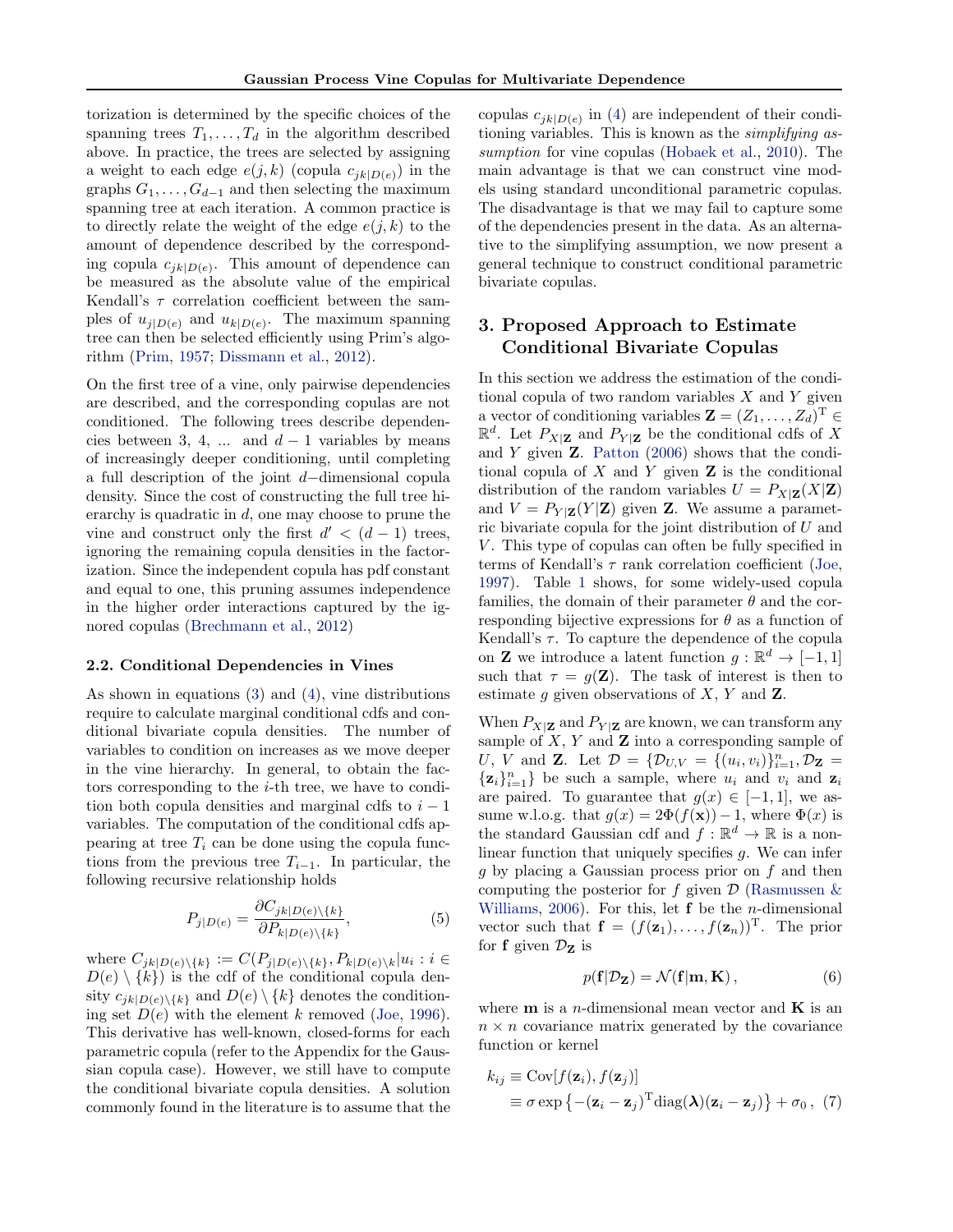<span id="page-4-0"></span>where  $\lambda$  is a vector of lengthscales and  $\sigma$ ,  $\sigma_0$  are amplitude and noise parameters. Then, the posterior distribution for **f** given  $\mathcal{D}_{U,V}$  and  $\mathcal{D}_{\mathbf{Z}}$  is

$$
p(\mathbf{f}|\mathcal{D}_{U,V}, \mathcal{D}_{\mathbf{Z}}) = \frac{p(\mathcal{D}_{U,V}|\mathbf{f})p(\mathbf{f}|\mathcal{D}_{\mathbf{Z}})}{p(\mathcal{D}_{U,V}|\mathcal{D}_{\mathbf{Z}})},\tag{8}
$$

where  $p(\mathcal{D}_{U,V}|\mathbf{f}) = \prod_{i=1}^{n} c(u_i, v_i | \tau = 2\Phi(f_i) - 1),$  $p(\mathcal{D}_{U,V} | \mathcal{D}_{\mathbf{Z}})$  is a normalization constant and  $c(\cdot, \cdot | \tau)$ is the density of a parametric bivariate copula specified in terms of Kendall's  $\tau$ . Given a particular value of  $Z$  such as  $z^*$ , we can make predictions about the conditional distribution of U and V given  $z^*$  using

$$
p(u^*, v^* | \mathbf{z}^*) = \int c(u^*, v^* | \tau = 2\Phi(f^*) - 1)
$$

$$
p(f^* | \mathbf{f}, \mathbf{z}^*, \mathcal{D}_\mathbf{z}) p(\mathbf{f} | \mathcal{D}_{U,V}, \mathcal{D}_\mathbf{Z}) \, d\mathbf{f} \, df^*, \qquad (9)
$$

 $p(f^{\star}|\mathbf{f}, \mathbf{z}^{\star}, \mathcal{D}_{\mathbf{z}}) = \mathcal{N}(f^{\star}|\mathbf{k}^{\mathrm{T}}\mathbf{K}^{-1}\mathbf{f}, k - \mathbf{k}^{\mathrm{T}}\mathbf{K}^{-1}\mathbf{k}), \mathbf{k} =$  $(\text{Cov}(f(\mathbf{z}^*), f(\mathbf{z}_1)), \dots, \text{Cov}(f(\mathbf{z}^*), f(\mathbf{z}_n)))^{\text{T}}$  and  $k =$ Cov $(f(\mathbf{z}^{\star}), f(\mathbf{z}^{\star}))$ . Unfortunately, (8) and (9) cannot be computed analytically, so we decide to approximate them using Expectation Propagation (EP) [\(Minka,](#page-8-0) [2001\)](#page-8-0). This method approximates each of the  $n$  factors in  $p(\mathcal{D}_{U,V} | \mathbf{f})$  with an unnormalized Gaussian distribution whose mean and variance parameters are updated iteratively by matching sufficient statistics. See [Ras](#page-8-0)[mussen & Williams](#page-8-0) [\(2006\)](#page-8-0) for further details. To refine each of these univariate Gaussians, we have to compute three unidimensional integrals using quadrature methods. For prediction at  $z^*$ , we sample  $f(z^*)$  from the Gaussian approximation found by EP and then average over copula models with  $\tau = 2\Phi(f(\mathbf{z}^*)) - 1$ . The resulting conditional copula model is semi-parametric: The dependence between  $U$  and  $V$  given  $\mathbf Z$  is parametric but the effect of Z on the copula is non-parametric.

### 3.1. Sparse GPs to Speed up Computations

The total cost of EP is  $O(n^3)$ , since it is dominated by the computation of the Cholesky decomposition of an  $n \times n$  matrix. To reduce this cost, we use the FITC approximation for Gaussian Processes [\(Snelson](#page-8-0) [& Ghahramani,](#page-8-0) [2006;](#page-8-0) [Naish-Guzman & Holden,](#page-8-0) [2007\)](#page-8-0). Under this approximation, the  $n \times n$  covariance matrix K is approximated by  $\mathbf{K}' = \mathbf{Q} + \text{diag}(\mathbf{K} - \mathbf{Q})$ , where  $\mathbf{Q} = \mathbf{K}_{nn_0} \mathbf{K}_{n_0 n_0}^{-1} \mathbf{K}_{nn_0}^{\mathrm{T}}$ ,  $\mathbf{K}_{n_0 n_0}$  is the  $n_0 \times n_0$  covariance matrix generated by evaluating [\(7\)](#page-3-0) at all combinations of some  $n_0 \ll n$  training points or *pseudo-inputs*, and  $\mathbf{K}_{nn_0}$  is the  $n \times n_0$  matrix with the covariances between all possible combinations of original training points and pseudo-inputs. These approximations allow us to run the EP method with cost  $O(nn_0^2)$ . The kernel hyper-parameters  $\lambda$ ,  $\sigma$  and  $\sigma_0$  and the pseudo-inputs are optimized by maximizing the EP approximation of the model evidence [\(Rasmussen & Williams,](#page-8-0) [2006\)](#page-8-0).

Table 1. Some copula families, with their parameter domains and expressions as Kendall's  $\tau$  correlations. For some copulas like Frank or Joe, numerical approximations are used to compute  $\theta(\tau)$ .

| Family   | Parameter               | $\theta(\tau) =$                    |
|----------|-------------------------|-------------------------------------|
| Gaussian | $\theta \in [-1,1]$     | $sin\left(\frac{\pi}{2}\tau\right)$ |
| Student  | $\theta \in [-1,1]$     |                                     |
| Clayton  | $\theta \in (0,\infty)$ | $2\tau/(1-\tau)$                    |
| Gumbel   | $\theta \in [1,\infty)$ | $1/(1 - \tau)$                      |
| Frank    | $\theta \in (0,\infty)$ | No closed form                      |
| Joe.     | $\theta \in (1,\infty)$ |                                     |

Learning a vine with our method scales linearly with the number of samples  $n$ , but quadratically with the number of pseudo-inputs  $n_0$  and the number of variables d: thus, its complexity is  $O(d^2n_0^2n)$ . By contrast, learning a *simplified* vine has complexity  $O(d^2)$ .

#### 3.2. Related Work

Acar, Genest and Neslehova [\(2012\)](#page-8-0) first addressed the lack of conditional dependencies in the parametric copulas that form a vine model. They use a method similar in spirit to the one described above, and model  $\tau$ as a non-linear function of a single conditioning variable Z [\(Acar et al.,](#page-8-0) [2011\)](#page-8-0). However, their method cannot handle multivariate conditional dependences and consequently, they only show results for trivariate vines. They use the Maximum Local Likelihood (MLL) method to infer a non-linear relationship between  $\tau$  and Z. Acar et al. approximate linearly f at any point  $z$  where  $f$  needs to be evaluated. Then, they adjust the coefficients of the resulting linear form using the available observations in the neighborhood of z. In particular, given a sample  $\mathcal{D} = \{ \mathcal{D}_{U,V} =$  $\{(u_i, v_i)\}_{i=1}^n, \mathcal{D}_Z = \{z_i\}_{i=1}^n$ , they estimate  $f(z)$  by solving the optimization problem

$$
(b_{z,0}^{\star}, b_{z,1}^{\star}) = \underset{(b_0, b_1)}{\arg \max} \left\{ \sum_{i=0}^{N} k_h(z - z_i) - \log c(u_i, v_i | \tau = 2\Phi(b_0 + b_1(z - z_i)) - 1) \right\},\tag{10}
$$

where the neighborhood of  $z$  is determined by the Epanechnikov kernel  $k_h(x) = \frac{3}{4h} \max(0, 1 - (\frac{x}{h})^2)$  with bandwidth h. An estimate of  $f(z)$  is then obtained as the intercept of the linear approximation at z, that is,  $f(z) \approx b_{z,0}^*$ . Acar et al. adjust h by running a leaveone-out cross validation search on the training data. Some disadvantages of the MLL method are: (i) it can only condition on a single scalar variable, (ii) we have to solve the optimization problem (10) for each predic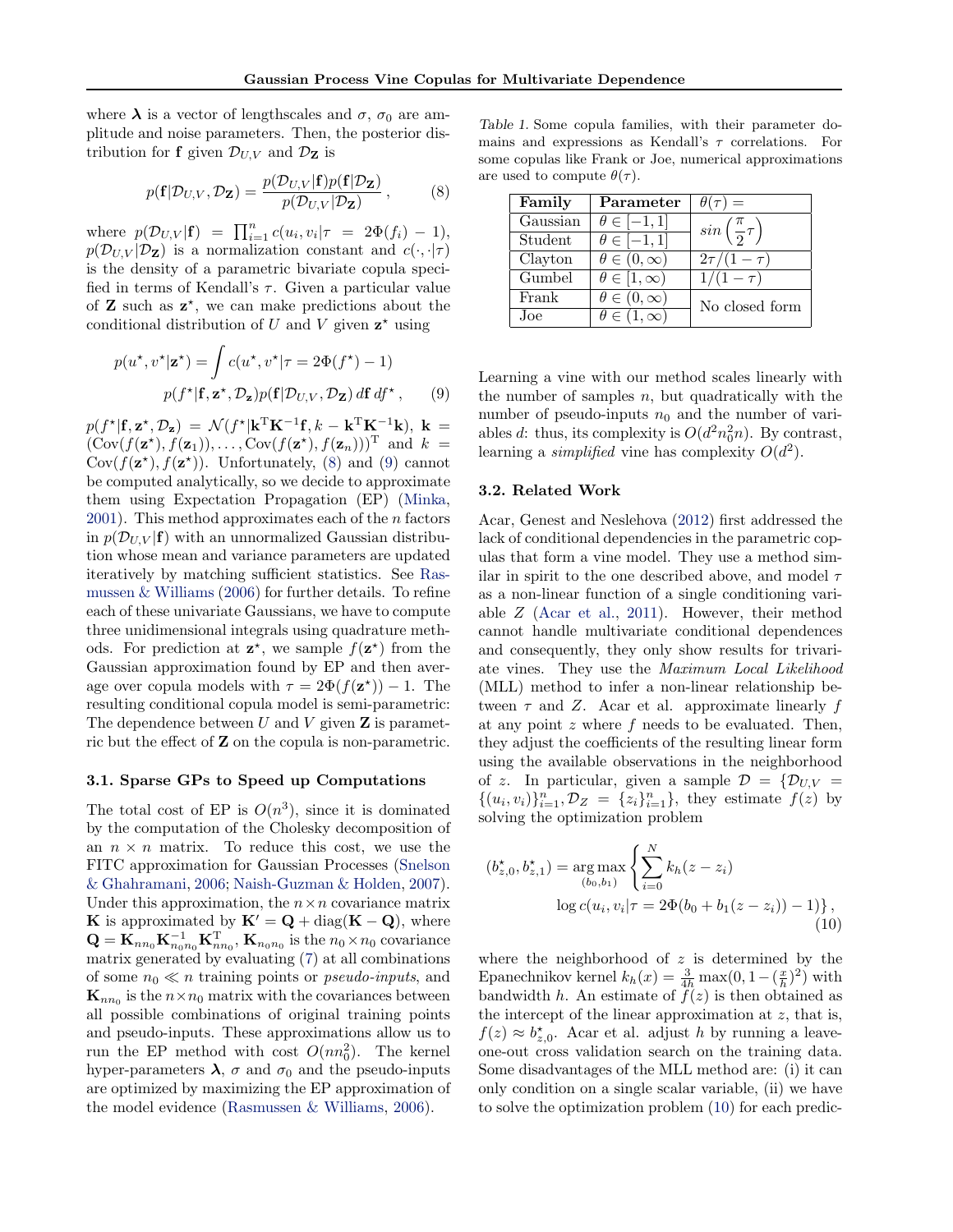<span id="page-5-0"></span>tion that we want to make and more importantly (iii) since it is a local-based method (similarly as nearest neighbours) it can lead to poor predictive performance when the available data is sparsely distributed.

# 4. Experiments

We evaluate the performance of the proposed method for the estimation of vine copula densities with full conditional dependencies. Because GPs are an important part in this method we call it GPVINE. We compare with two benchmark methods: (i) a vine model based on the simplifying assumption (SVINE), which ignores any conditional dependencies in the bivariate copulas, and (ii) a vine model based on the MLL method of [Acar et al.](#page-8-0) [\(2012\)](#page-8-0) (MLLVINE). MLLVINE can only handle conditional dependencies with respect on a single scalar variable. Therefore, we can only evaluate its performance in the construction of vine models with two trees, since additional levels would require to account for multivariate conditional dependencies.

In all the experiments, we use 20 pseudo-inputs in the generalized FITC approximation. The Gaussian processes use a kernel function given by [\(7\)](#page-3-0), whose hyperparameters and pseudo-inputs are tuned by maximizing the EP estimate of the marginal likelihood. The mean of the GP prior [\(6\)](#page-3-0) is chosen to be constant and equal to  $\Phi^{-1}((\hat{\tau}_{MLE}+1)/2)$ , where  $\hat{\tau}_{MLE}$  is the maximum likelihood estimate of  $\tau$  for an unconditional Gaussian copula given the training data. In MLLVINE, the bandwidth of the Epanechnikov kernel is selected by running a leave-one-out cross validation search using a 30-dimensional log-spaced grid ranging from 0.05 to 10. To simplify the experiments, we focus on regular vines generated using bivariate Gaussian copulas (see Appendix [A\)](#page-7-0) as building blocks. The extension of the proposed approach to select among different parametric families of bivariate copulas is straightforward: the best family for a given pair of variables can be selected by Bayesian model selection, using the evidence approximation given by EP. All the data are preprocessed to have uniform marginal distributions: this is done by mapping each marginal observation to its empirical cumulative probability.

### 4.1. Synthetic Data

We first perform a series of experiments with synthetic three-dimensional data. In particular, we sample the scalar variables  $X, Y$  and  $Z$  according to the following generative process. First, Z is sampled uniformly from the interval  $[-6, 6]$  and second, X and Y are sampled given Z from a bivariate Gaussian distribution with zero mean and covariance matrix given by

| Table 2. Average test log-likelihood and standard devi-   |  |  |  |  |
|-----------------------------------------------------------|--|--|--|--|
| ations for SVINE and GPVINE on real-world datasets        |  |  |  |  |
| (higher is better). Asterisks denote results that are not |  |  |  |  |
| statistically significant to a paired Wilcoxon test with  |  |  |  |  |
| $p$ -value = $10^{-3}$ .                                  |  |  |  |  |

| Data    | <b>Trees</b>   | <b>SGVINE</b>     | <b>GPVINE</b>      |
|---------|----------------|-------------------|--------------------|
|         | 1              | $7.860 \pm 0.346$ | $7.860 \pm 0.346$  |
|         | $\overline{2}$ | $8.899 \pm 0.334$ | $9.335 \pm 0.348$  |
|         | 3              | $9.426 \pm 0.363$ | $10.053\pm0.397$   |
|         | $\overline{4}$ | $9.570 \pm 0.361$ | $10.207 \pm 0.415$ |
| Cloud   | 5              | $9.644 \pm 0.357$ | $10.332 \pm 0.440$ |
|         | 6              | $9.716 \pm 0.354$ | $10.389\pm0.459$   |
|         | 7              | $9.783 \pm 0.361$ | $10.423\pm0.463$   |
|         | 8              | $9.790 \pm 0.371$ | $10.416\pm0.459$   |
|         | 9              | $9.788 \pm 0.373$ | $10.408 \pm 0.460$ |
|         | $\mathbf 1$    | $0.827 \pm 0.150$ | $0.827 \pm 0.150$  |
|         | $\overline{2}$ | $1.206 \pm 0.259$ | $1.264 \pm 0.303$  |
|         | 3              | $1.281 \pm 0.251$ | $1.496 \pm 0.289$  |
|         | $\overline{4}$ | $1.417 \pm 0.251$ | $1.740 \pm 0.308$  |
| Glass   | 5              | $1.493 \pm 0.291$ | $1.853 \pm 0.318$  |
|         | 6              | $1.591 \pm 0.301$ | $1.936\pm0.325$    |
|         | 7              | $1.740 \pm 0.282$ | $2.000 \pm 0.345$  |
|         | 8              | $1.818 \pm 0.243$ | $2.034\pm0.343$    |
|         | $\mathbf{1}$   | $1.887 \pm 0.153$ | $1.887 \pm 0.153$  |
|         | $\overline{2}$ | $2.134 \pm 0.164$ | $2.151 \pm 0.173$  |
|         | 3              | $2.199 \pm 0.151$ | $2.222\pm0.173$    |
| Jura    | $4*$           | $2.213 \pm 0.153$ | $2.233 \pm 0.181$  |
|         | $5*$           | $2.209 \pm 0.153$ | $2.215 \pm 0.185$  |
|         | $6*$           | $2.213 \pm 0.155$ | $2.197 \pm 0.189$  |
|         | 1              | $1.487\pm0.256$   | $1.487 \pm 0.256$  |
|         | $\overline{2}$ | $2.188 \pm 0.314$ | $2.646 \pm 0.349$  |
|         | 3              | $2.552 \pm 0.273$ | $3.645\pm0.427$    |
|         | $\overline{4}$ | $2.782 \pm 0.284$ | $4.204 \pm 0.551$  |
| Shuttle | 5              | $3.092 \pm 0.353$ | $4.572\pm0.567$    |
|         | 6              | $3.284 \pm 0.325$ | $4.703 \pm 0.492$  |
|         | 7              | $3.378 \pm 0.288$ | $4.763 \pm 0.408$  |
|         | 8              | $3.417 \pm 0.257$ | $4.761 \pm 0.393$  |
|         | 9              | $3.426 \pm 0.252$ | $4.755\pm0.389$    |
|         | $\mathbf 1$    | $0.684 \pm 0.128$ | $0.684 \pm 0.128$  |
|         | $\overline{2}$ | $0.789 \pm 0.159$ | $1.312 \pm 0.227$  |
|         | 3              | $0.911 \pm 0.178$ | $2.081 \pm 0.341$  |
|         | $\overline{4}$ | $1.017 \pm 0.184$ | $2.689 \pm 0.368$  |
| Weather | 5              | $1.089 \pm 0.188$ | $3.078 \pm 0.423$  |
|         | 6              | $1.138\pm0.181$   | $3.326 \pm 0.477$  |
|         | 7              | $1.170 \pm 0.169$ | $3.473 \pm 0.467$  |
|         | 8              | $1.177 \pm 0.170$ | $3.517 \pm 0.465$  |
| Stocks  | 1              | $2.776\pm0.142$   | $2.776 \pm 0.142$  |
|         | $2*$           | $2.799\pm0.142$   | $2.785 \pm 0.146$  |
|         | 3              | $2.801 \pm 0.142$ | $2.764 \pm 0.151$  |
|         | 4              | $2.802 \pm 0.143$ | $2.742 \pm 0.158$  |
|         | 5              | $2.802 \pm 0.141$ | $2.721 \pm 0.159$  |
| Housing | 1              | $3.409\pm0.354$   | $3.409 \pm 0.354$  |
|         | 3              | $4.128 \pm 0.363$ | $4.953 \pm 0.425$  |
|         | 5              | $4.386 \pm 0.380$ | $5.541 \pm 0.498$  |
|         | 7              | $4.576 \pm 0.422$ | $5.831\pm0.529$    |
|         | 9              | $4.768 \pm 0.399$ | $6.009 \pm 0.516$  |
|         | $11\,$         | $4.949 \pm 0.362$ | $6.113 \pm 0.525$  |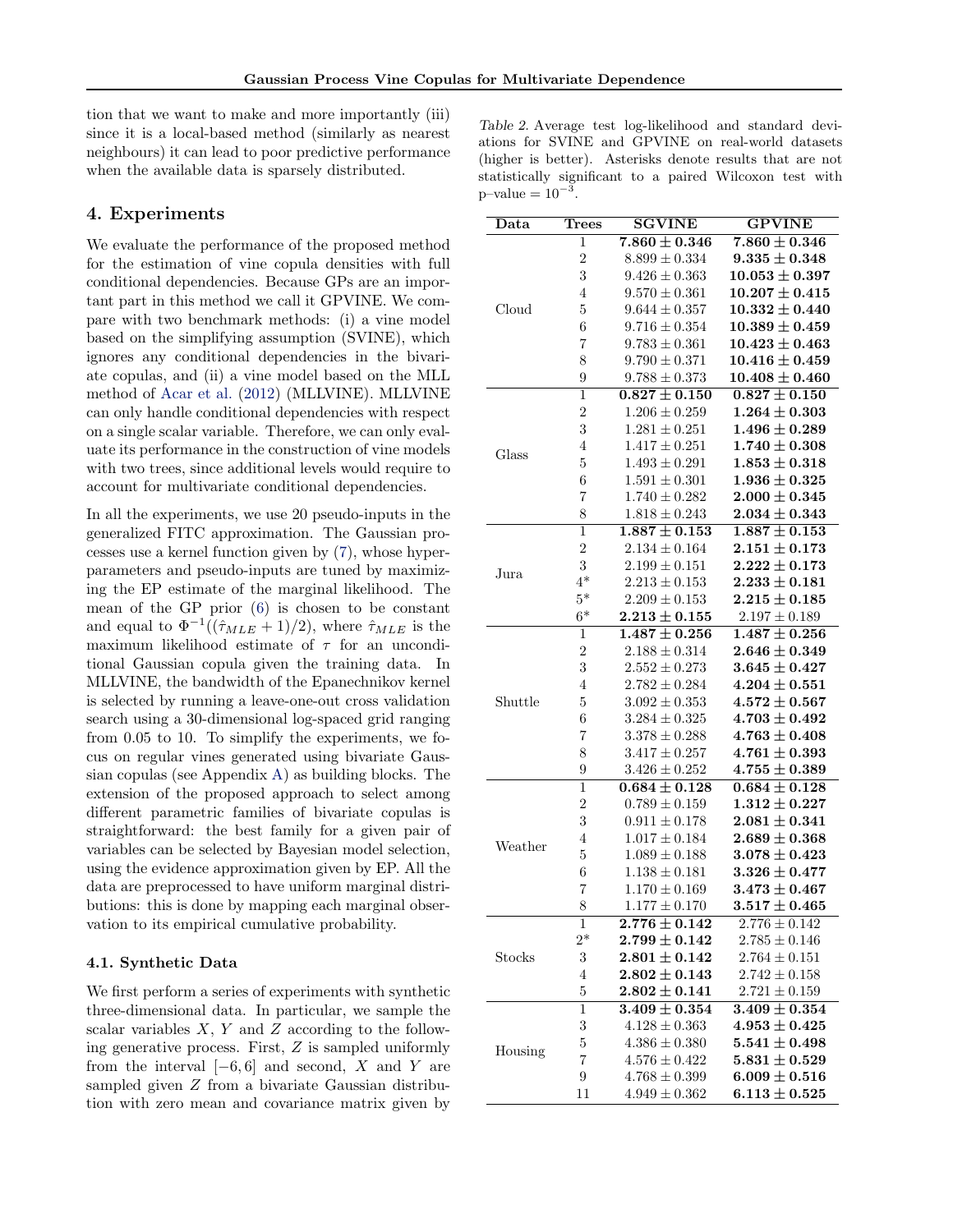

Figure 3. Average test log-likelihood and standard deviations for each dataset as the number of trees forming the vines increases, for GPVINE (red triangles) and SVINE (black dots) (higher is better).



Figure 4. In green, the true function g that maps  $u_3$  to  $\tau$ . The approximations learned by GPVINE and MLLVINE are shown in red and blue, respectively. For GPVINE, the uncertainty of the prediction  $(\pm 1)$  standard deviation) is drawn as a red shaded area. Small dots are used to mark the available observations of  $u_3$  for training.

 $Var(X) = Var(Y) = 1$  and  $Cov(X, Y|Z) = 3/4 sin(Z)$ . We sample a total of 1000 data points and then choose 50 subsamples of size 100 to infer a vine model for the data using SVINE, MLLVINE and GPVINE. Average test log-likelihoods on the remaining data points are shown in Table [3.](#page-7-0) GPVINE obtains the best results.

Figure 4 displays the true value of the function g that maps  $u_3$  to  $\tau$  in the conditional copula  $c(P(u_1|u_3), P(u_1|u_3)|u_3, \tau)$ , where  $u_1, u_3$  and  $u_3$  are the empirical cumulative probability levels of the samples generated for  $X, Y$  and  $Z$ , respectively. We also show the approximations of  $g$  generated by GPVINE and MLLVINE. In this case, GPVINE is much better than MLLVINE at approximating the true g.

### 4.2. Real-world Datasets

We evaluate the performance of SVINE, MLLVINE and GPVINE on several real-world datasets. For each dataset, we generate 50 random partitions of the data into training and test sets, each containing half of the available data. The different methods are run on each training set and their log-likelihood is then evaluated on the corresponding test set (higher is better). The analyzed datasets are described in Section 4.2.1. Table [2](#page-5-0) and Figure 3 show the test log-likelihood for SVINE and GPVINE, when using up to  $1, \ldots, (d-1)$  trees in the vine, where d is the number of variables in the data. In general, taking into account possible dependencies in the conditional bivariate copulas leads to superior predictive performance. Also, we often find that the gains obtained get larger as we increase the number of trees in the vines. However, in a few of the datasets the simplifying assumption seems valid (Stocks and Jura datasets). Table [3](#page-7-0) shows results for all methods (including MLLVINE) when only two trees are used in the vines. In these experiments, MLLVINE is most of the times outperformed by GPVINE. To better measure the percent improvement experienced when using GPVINE, one can subtract the achieved likelihood when using only the first tree of the vine from the all results. We also show how GPVINE can be used to discover scientifically interesting features through learning spatially varying correlations (Figure [5\)](#page-7-0).

#### 4.2.1. DESCRIPTION OF THE DATASETS

Mineral Concentrations The *jura* dataset contains the concentration measurements of 7 chemical elements (Cd, Co, Cr, Cu, Ni, Pb, Cn) in 359 locations of the Swiss Jura Mountains [\(Goovaerts,](#page-8-0) [1997\)](#page-8-0). The uranium dataset contains log-concentrations of 7 chemical elements (U, Li, Co, K, Cs, Sc, Ti) in a total of 655 water samples collected near Grand Junction, CO [\(Cook & Johnson,](#page-8-0) [1986\)](#page-8-0). [Acar et al.](#page-8-0) [\(2012\)](#page-8-0) use the measurements for  $Co$ ,  $Ti$  and  $Sc$  to evaluate the performance of MLLVINE. We replicated this task for the three analyzed methods (Table [3\)](#page-7-0).

Barcelona Weather OpenWeatherMap [\(Extreme](#page-8-0) [Electronics Ltd.,](#page-8-0) [2012\)](#page-8-0) provides access to meteorological stations around the world. We downloaded data for the 300 weather stations nearest to Barcelona, Spain  $(41.3857N, 2.1699E)$  on  $11/19/2012$  at 8pm (weather dataset). Each station returns values for *longitude*, *lat*itude, distance to Barcelona, temperature, atmospheric pressure, humidity, wind speed, wind direction and cloud cover percentage. Figure [5](#page-7-0) shows how the posterior mean of  $\tau$  for the copula linking the variables *at*-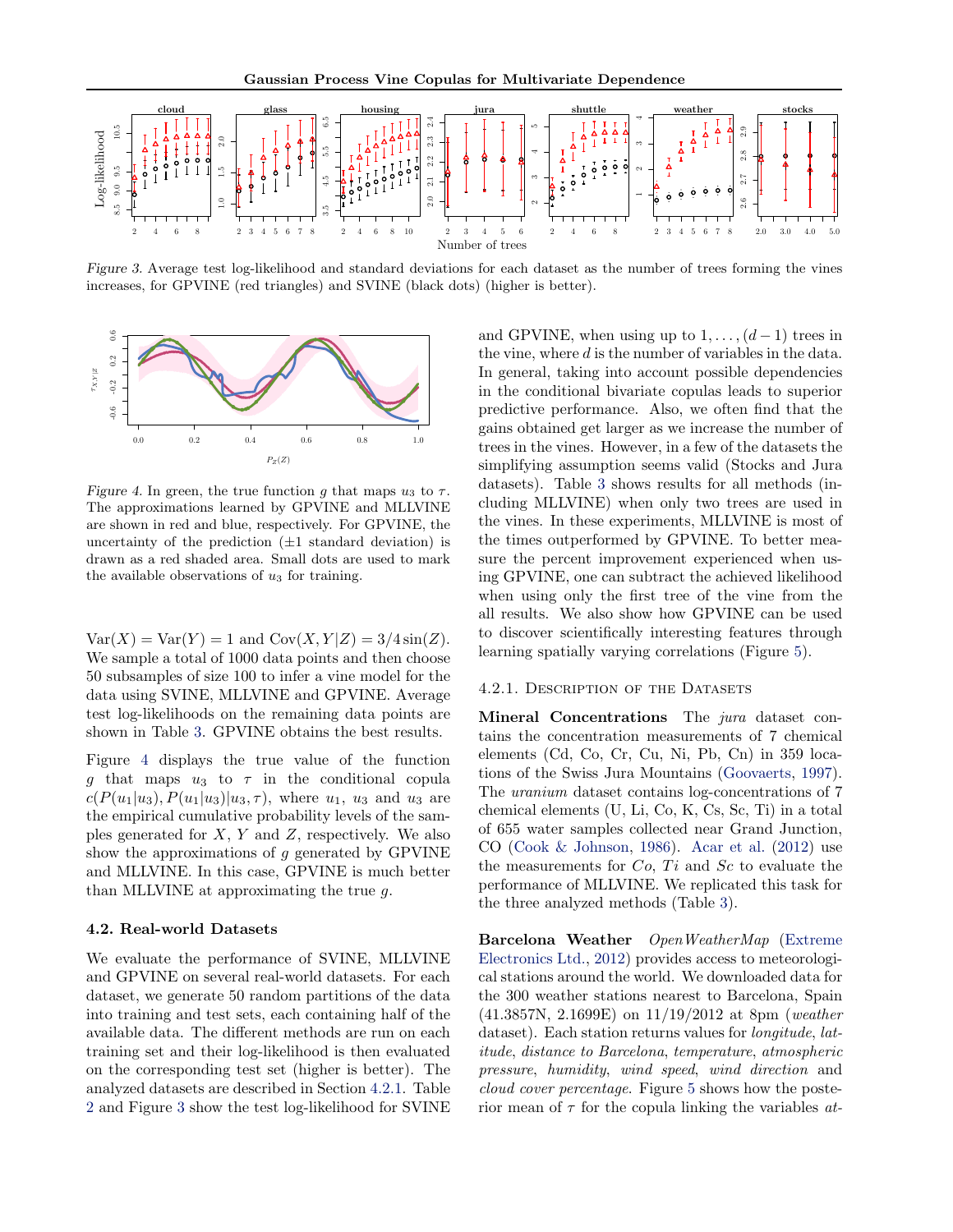<span id="page-7-0"></span>Table 3. Average test log-likelihood and standard deviations for all methods and datasets when limited to 2 trees in the vine (higher is better).

| Data      | <b>SVINE</b>       | <b>MLLVINE</b>    | <b>GPVINE</b>     |
|-----------|--------------------|-------------------|-------------------|
| Synthetic | $-0.005 \pm 0.012$ | $0.101 + 0.162$   | $0.298 \pm 0.031$ |
| Uranium   | $0.006 \pm 0.006$  | $0.016 \pm 0.026$ | $0.022 \pm 0.012$ |
| Cloud     | $8.899 + 0.334$    | $9.013 + 0.600$   | $9.335 \pm 0.348$ |
| Glass     | $1.206 \pm 0.259$  | $0.460 \pm 1.996$ | $1.264 \pm 0.303$ |
| Housing   | $3.975 \pm 0.342$  | $4.246 \pm 0.480$ | $4.487 \pm 0.386$ |
| Jura      | $2.134 + 0.164$    | $2.125 + 0.177$   | $2.151 \pm 0.173$ |
| Shuttle   | $2.552 \pm 0.273$  | $2.256 \pm 0.612$ | $3.645 \pm 0.427$ |
| Weather   | $0.789 \pm 0.159$  | $0.771 + 0.890$   | $1.312 \pm 0.227$ |
| Stocks    | $2.802 \pm 0.141$  | $2.739 \pm 0.155$ | $2.785 \pm 0.146$ |

mospheric pressure and cloud cover percentage varies when conditioned on *latitude* and *longitude*.

World Stock Indices We apply the probability integral transform to the residuals of an  $ARMA(1,1)$ - $GARCH(1,1)$  model with Student t innovations. The residuals are obtained after fitting this model to the daily log-returns of the major world stock indices in 2009 and 2010 (stocks dataset, 396 points in total) [\(Brechmann & Schepsmeier,](#page-8-0) [2013\)](#page-8-0). The indices are the US American  $S\&P$  500, the Japanese Nikkei 225, the Chinese SSE Composite Index, the German DAX, the French  $CAC$  40 and the British FTSE 100 Index.

UCI Datasets We also include experimental results for the Glass, Housing, Cloud and Shuttle datasets



Figure 5. Kendall's  $\tau$  correlation between *atmospheric* pressure and cloud percentage cover (color scale) when conditioned to longitude and latitude. The blue region in the plot corresponds to the Pyrenees mountains.

from the UCI Dataset Repository [\(Frank & Asuncion,](#page-8-0) [2010\)](#page-8-0).

### 5. Conclusion

Vine copulas are increasingly popular models for multivariate data. They specify a factorization of any high-dimensional copula density into a product of conditional bivariate copulas. However, some of the conditional dependencies in these bivariate copulas are usually ignored when constructing the vine. This can produce overly simplistic estimates when dealing with real-world data. To avoid this, we presented a method for the estimation of fully conditional vines using Gaussian processes (GPVINE). A series of experiments with synthetic and real-world data show that, often, GPVINE obtains better predictive performance than a baseline method that ignores conditional dependencies. Additionally, GPVINE performs favorably with respect to state-of-the-art alternatives based on maximum local-likelihood methods (MLLVINE).

# Acknowledgements

DLP and JMLH contributed equally to this work. We thank P. Hennig, A. W. Wilson, C. Czado, N. Krämer and E. C. Brechmann for their helpful feedback. DLP was funded by Fundación Caja Madrid and the PAS-CAL2 Network of Excellence. JMHL was funded by Infosys Labs, Infosys Limited.

### A. The Bivariate Gaussian Copula

The bivariate Gaussian copula with correlation parameter  $\theta$  represents the dependence structure found in a bivariate Gaussian distribution of two random variables with correlation  $\theta$ . The Gaussian copula has cdf

$$
C(u, v|\theta) = \Phi_2(\Phi^{-1}(u), \Phi^{-1}(v))|\theta), \tag{11}
$$

where  $\Phi_2(\cdot, \cdot | \theta)$  is the cdf of a bivariate Gaussian with marginal variances equal to one and correlation  $\theta$ , and  $\Phi^{-1}$  is the quantile function of the standard Gaussian distribution. The corresponding pdf is

$$
c(u, v | \theta) = \frac{\phi_2(\Phi^{-1}(u), \Phi^{-1}(v) | \theta)}{\phi(\Phi^{-1}(u))\phi(\Phi^{-1}(v))},
$$
(12)

where  $\phi_2$  is the derivative (pdf) of  $\Phi_2$ . The conditional cdfs are given by

$$
\frac{\partial C(u,v|\theta)}{\partial u} = \Phi\left(\frac{\Phi^{-1}(v) - \theta \Phi^{-1}(u)}{\sqrt{1 - \theta^2}}\right),\qquad(13)
$$

$$
\frac{\partial C(u,v|\theta)}{\partial v} = \Phi\left(\frac{\Phi^{-1}(u) - \theta \Phi^{-1}(v)}{\sqrt{1 - \theta^2}}\right),\qquad(14)
$$

where Φ is the standard Gaussian cdf.